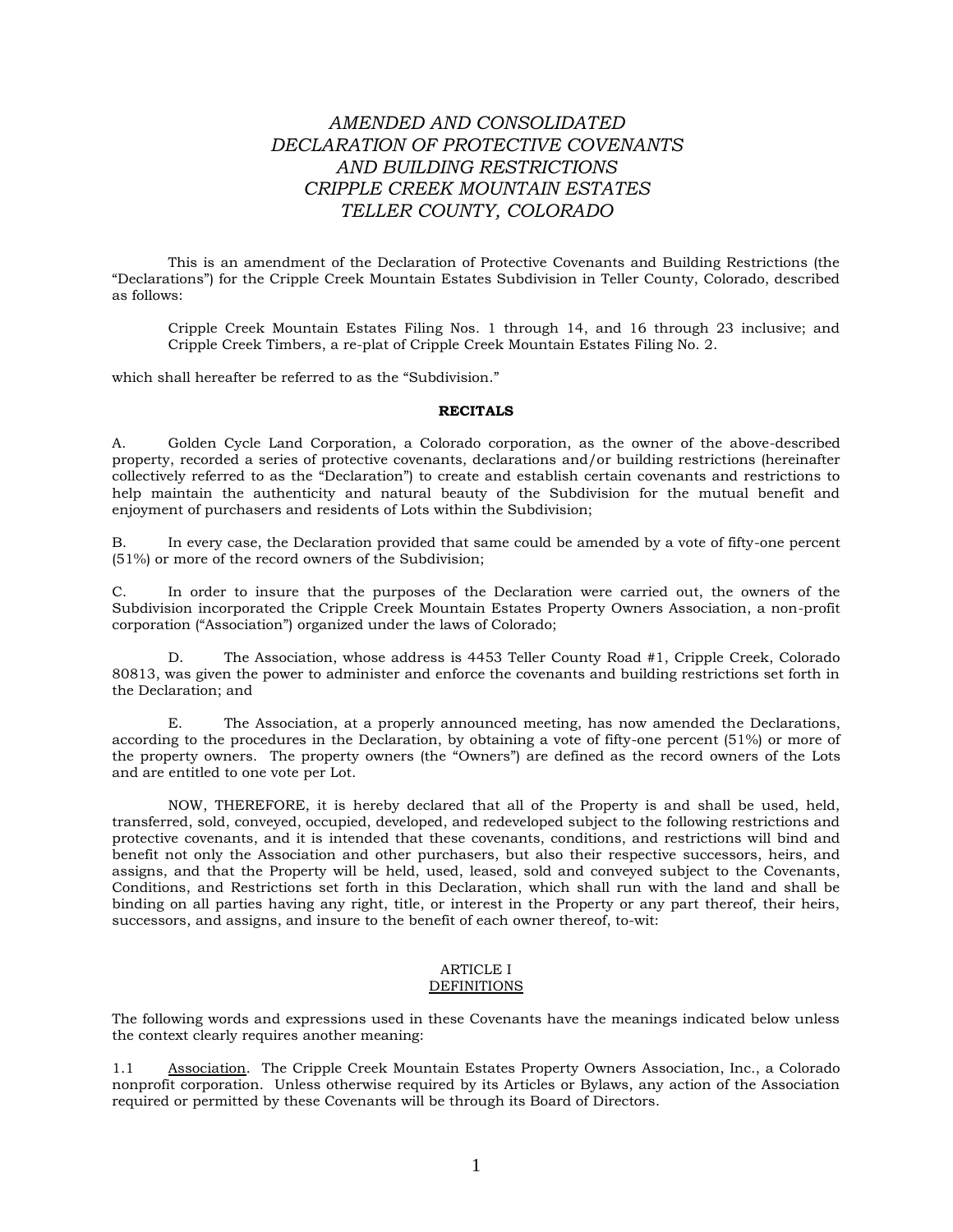1.2 Board of Directors. The board of directors of the Cripple Creek Mountain Estates Property Owner's Association.

1.3 Architectural Control Committee. The Architectural Control Committee, which will be composed of three to five members. All members will be appointed by the Board of Directors and may be removed by same pursuant to Section 3.2 herein.

1.4 Common Area/Common Element. Any areas or property designated as such on a recorded plat of any portion of the Subdivisions known as Cripple Creek Mountain Estates or Cripple Creek Timbers, or by a separate deed which states it is conveying same to the Association as Common Area or Element.

1.5 Covenants. This Amended Declaration, which is intended to consolidate all previously recorded covenants, as well as any subsequent amendments to this document.

1.6 Design Guidelines . Detailed guidelines specifying the architectural, fencing and other considerations for development of Lots in the Subdivision, which will be published by the Architectural Control Committee, subject to Board approval. These Design Guidelines may differ as to already completed dwellings located within different areas of the Subdivision, based upon previous development of said areas under the previous declaration. Existing dwellings shall not be required to conform to these design guidelines, but if said dwellings are modified or are rebuilt for any reason, any new construction shall be subject to the design guidelines.

1.7 First Lien. Any mortgage, deed of trust, contract for purchase or similar document affecting any Lot which serves as security for the payment of money, and which has priority of record over all other recorded encumbrances and liens on the Lot involved, except those governmental liens made superior by statute. A First Lien also means an executory land sales contract wherein the Administrator of Veterans Affairs is seller, whether such contract is owned by the Veterans Administration or its assigns, and whether such contract is recorded or not.

1.8 Improvement. Any action or activity on a Lot which would change the existing exterior appearance of the Lot or any vegetation, structures, buildings or other items located on it.

1.9 Lot. A platted Lot as shown on a recorded plat of any portion of the Subdivision.

1.10 Members. The members of the Association, as defined by the Association's Articles, Bylaws and these Covenants.

1.11 Owner. Any person or entity which holds fee simple legal title to a Lot. If more than one person hold such title, all such persons are referred to collectively as "Owner" and shall exercise their rights as an Owner through such one of them as they may designate from time to time.

1.12 Supplemental Covenants. Additional restrictions and conditions which affect portions of the Subdivision and which are recorded pursuant to Sections 6.2 or 6.3 of these Covenants.

## ARTICLE II PROVISIONS TO MAINTAIN THE QUALITY OF LIFE

The quality of life at the Subdivision is affected not only by the natural surroundings and preservation of existing vegetation, but also by the various uses of the land. This Article contains provisions intended to protect the unique natural beauty and vegetation of the Subdivision, and to regulate uses of the land in a harmonious and compatible manner.

## 2.1 GROUNDS

(a) Drainage. All drainage easements shall be kept free and clear of permanent structures, except as authorized by the Architectural Control Committee*.* A culvert shall be installed by the Owner in any ditch and/or under any private driveway to a Lot where required to provide for proper drainage. Owners should consult with Teller County Building Department regarding these requirements. All changes from existing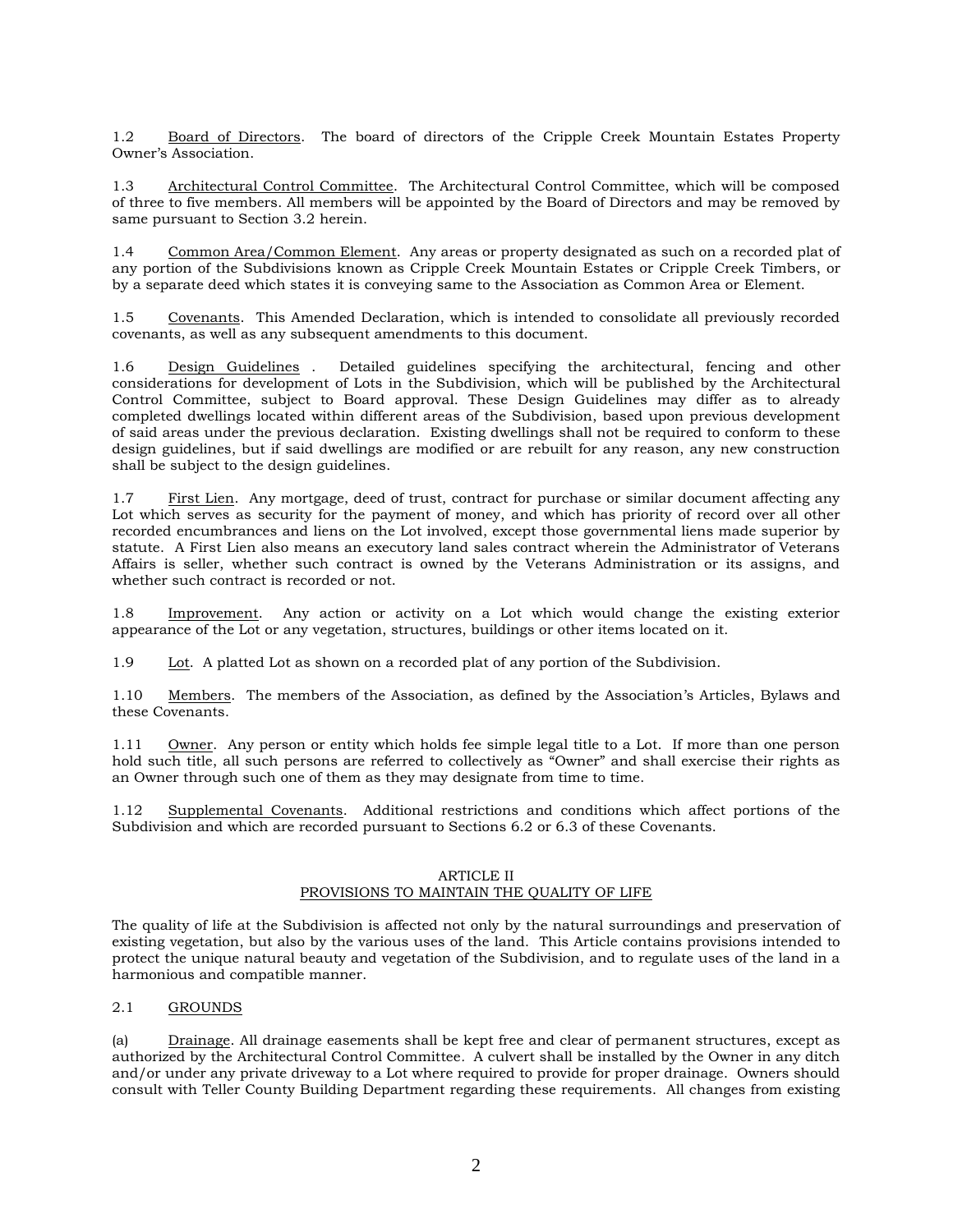drainage channels or patterns must be approved by the committee in order to avoid possible harm to adjoining property.

(b) Wells and Mining. No water, oil or natural gas drilling, development, refining, quarrying or mining operation of any kind shall be permitted within the Subdivision, with the exception of those tanks as may be required for the operation of the duly authorized Water Company, and no derrick or other structure designed for use in boring for oil or natural gas shall be erected, maintained or permitted within the Subdivision.

(c) Landscaping. Living trees 8" or more in diameter may not be removed without the written consent of the Architectural Control Committee, which may make exceptions for carefully planned access to property, clearing of building sites or when tree(s) present a hazard or fire danger. Owners are encouraged to remove dead and/or diseased trees and brush from their Lots to avoid wildfires and infestation of beetles and disease, but no clear cutting is allowed. Owners are encouraged to comply with the U.S. Forest Service Guidelines for Fire Safety and the Teller County Land Use Regulations, or comparable laws or regulations. The present recommended fire safety clearance is 30 feet around the dwelling. the All open spaces will be kept free from plants and weeds which, in the reasonable opinion of the Architectural Control Committee, present a danger of spreading to adjacent property. No landscaping on any Common Area may be removed or altered without specific prior approval of the Committee.

(d) Garbage and Trash. No Lot shall be maintained as a dumping ground for trash, rubbish, garbage, or other debris. Ashes, trash, rubbish, garbage, grass or shrub clippings, scrap material or other refuse of any kind shall be kept in covered, waterproof containers, out of public view except on the designated pickup day, and Owners shall secure their containers from animals and elements. No outside burning of wood, leaves trash, garbage or household refuse shall be permitted, except in such places as may be specifically designated and approved for such purpose by the County authorities, and must be burned in compliance with the anti-pollution regulations of all applicable agencies.

(e) Utilities. Except as provided in this Covenant, all utilities installed on any lot (except lighting standards and customary service devices for access, control or use of utilities) shall be installed in accordance with the applicable Teller County and utility standards.

(f) Water. No individual water supply system shall be constructed or allowed in the Subdivision. Water will be provided and distributed in accordance with the Articles of Incorporation and By-laws of the authorized mutual water company (the "Water Company"). Each lot owner shall connect to this service and pay monthly water bills, assessments or dues, if any, necessary for the continuing operation, repair and maintenance of said system. Each lot owner shall maintain, at the lot owner's expense, the water piping to the point of connection with the Water Company. No dwelling shall be constructed within the Subdivision without a water storage tank of not less than nine hundred (900) gallons) or such size as may be required by the Water Company, which shall be connected thereto located within twenty feet of an accessible, all-weather road to permit delivery of potable water. A water connection fee will be charged at the time of connection to the water system.

(g) Tanks. Propane, butane and water storage tanks must conform to State requirements.

(h) Waste. No outside toilet facilities shall be permitted within the Subdivision, with the exception of portable toilet units required during construction. Each Owner shall be solely responsible for the installation, maintenance and approval of the on-site sewage disposal system intended for use on the Lot. The only approved waste disposal system within the subdivision shall be a septic with a dry well or leaching field, which shall not be constructed, developed or altered unless the plans therefore have been approved by the Board and by the Teller County Department of Health. To preserve the integrity of the water supply and the health and welfare of the Subdivision, the placing or dumping of any toxic or hazardous substances, including, without limitation, hazardous chemicals, medical wastes, cleaning materials, paint products and paint containers, gasoline or oil, or any other substance classified as toxic or hazardous by any governmental entity is absolutely prohibited in the Subdivision, whether on the surface or sub-surface or in any body of water flowing through the Subdivision.

Easements. Easements for installation and maintenance of utilities, drainage facilities, roadways and such other purposes incident to development of the property are reserved unto the Association, the water company and all public utility companies for construction, installation and maintenance of any and all utilities, such as underground power, gas lines, sewers, roads, water supply lines, drains, underground telephone and telegraph or the like, which the Board determines are necessary or desirable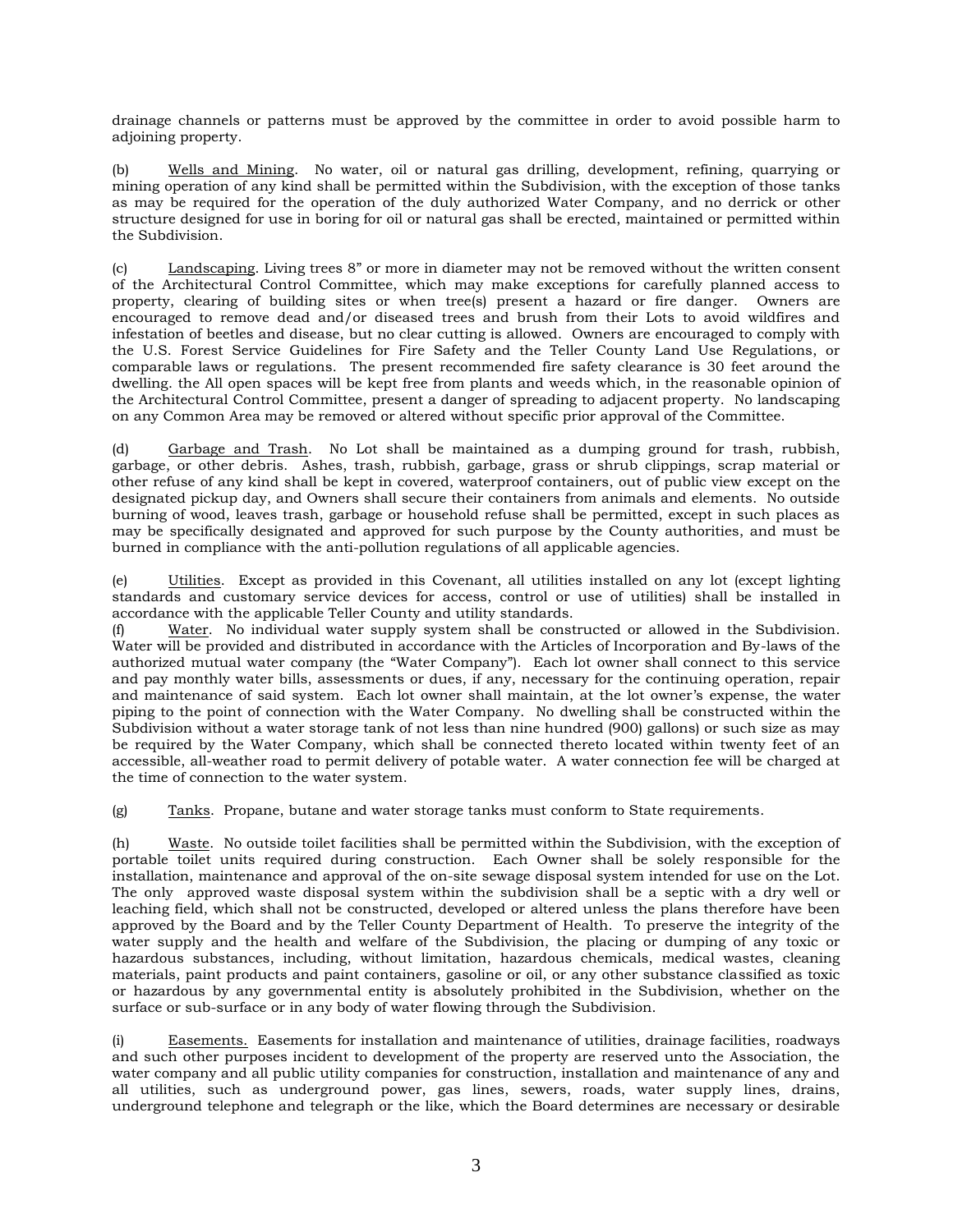for public health and welfare. Such easements and rights-of-way shall be confined to a ten (10) foot width along the common rear of each lot and a ten (10) foot width along every side or along every street, road or highway, unless otherwise designated on the recorded plats. Notwithstanding the foregoing, from and after such time as two or more contiguous lots fronting on the same street are used as a single building site, such contiguous lots shall be deemed to be a single lot for the purpose of determining the "side lot lines." Such easements will be kept open and readily accessible for service and maintenance of utility and drainage facilities.

(j) Setbacks. All buildings erected, placed or allowed to remain on any Lot shall be situated only within that portion of said Lot not restricted from use by easement or right-of-way, and shall not be nearer than 25 feet from any roadway right-of-way line, not nearer than 15 feet from any side lot line and not nearer than 15 feet from any rear lot line.

(a) Residential Use Restrictions. All Lots in the Subdivision shall be used only for residential homes, except that one or more Lots may be used for the erection of a clubhouse, offices, meeting rooms, church, fishing ponds, community center or other similar establishment for the benefit of all Owners as common elements. No structure shall be erected, altered, converted, placed or permitted to remain on any tract other than one new, single dwelling designed for occupancy by a single family and for private use only, a private garage, and such other enclosed and covered outbuildings as are incidental to single family, residential use on the premises, subject to architectural control and the Teller County Codes, as hereinafter set forth. (b) Damaged Buildings. Any exterior damage to a building within the Subdivision shall be repaired or cleaned up within 90 days of notification by the Association.

(c) Building Use Not Permitted. Except as provided below, no shack, tent, garage or like structure, double or single-wide mobile home, camping trailer, or fifth-wheel, motor home, or recreational vehicle shall be occupied or used as a residence, temporarily or permanently, nor shall any temporary structure be occupied as a residence. The only exceptions shall be limited to any period of construction authorized by the Architectural Control Committee, or the following non-traditional frame-built homes, which must be provided, newly constructed, from a manufacturer or dealer:

1. Mobile Home. A structure not meeting the definition of manufactured home as stated in the Colorado Revised Statutes (limited to use in Filing 9).

2. Manufactured Home. A structure transported upon a metal frame that cannot be totally removed when placed upon a permanent foundation without jeopardizing its integrity, provided that the structure is purged and has a red HUD label.

3. Modular Home. A structure that is transported upon a metal frame or flat bed, from same when placed on a permanent foundation, which must meet the other requirements of Article III herein.

(d) Commercial Business Operation. No trade or business or any profession, commercial activity or other activity conducted for gain shall be carried on or within any Lot, except a home office as defined by the Board, may be permitted so long as the operation of the activity is not apparent or detectable by sight, sound or smell, conforms to zoning codes, does not employ more than one person at a time who does not reside on the Lot, does not involve regular visitation of the Lot by clients, customers, suppliers, or other business invitees or door-to-door solicitation of the residents of the Subdivision, does not involve business activity which is inconsistent with the residential character of the Subdivision, does not constitute a nuisance, or hazardous or offensive use, or threaten the security or safety of the other residents of the Subdivision, as may be determined at the sole discretion of the Board.

(e) Rental Leases. The Owner has the right to lease his dwelling for private, residential living and sleeping purposes, subject to the following conditions:

1. No owner shall lease less than the entire property;

2. All leases shall provide in the terms of the lease that the renter shall abide by the terms of these Covenants;

3. The renter shall be provided a copy of the Rules of the Association and a copy of these Covenants;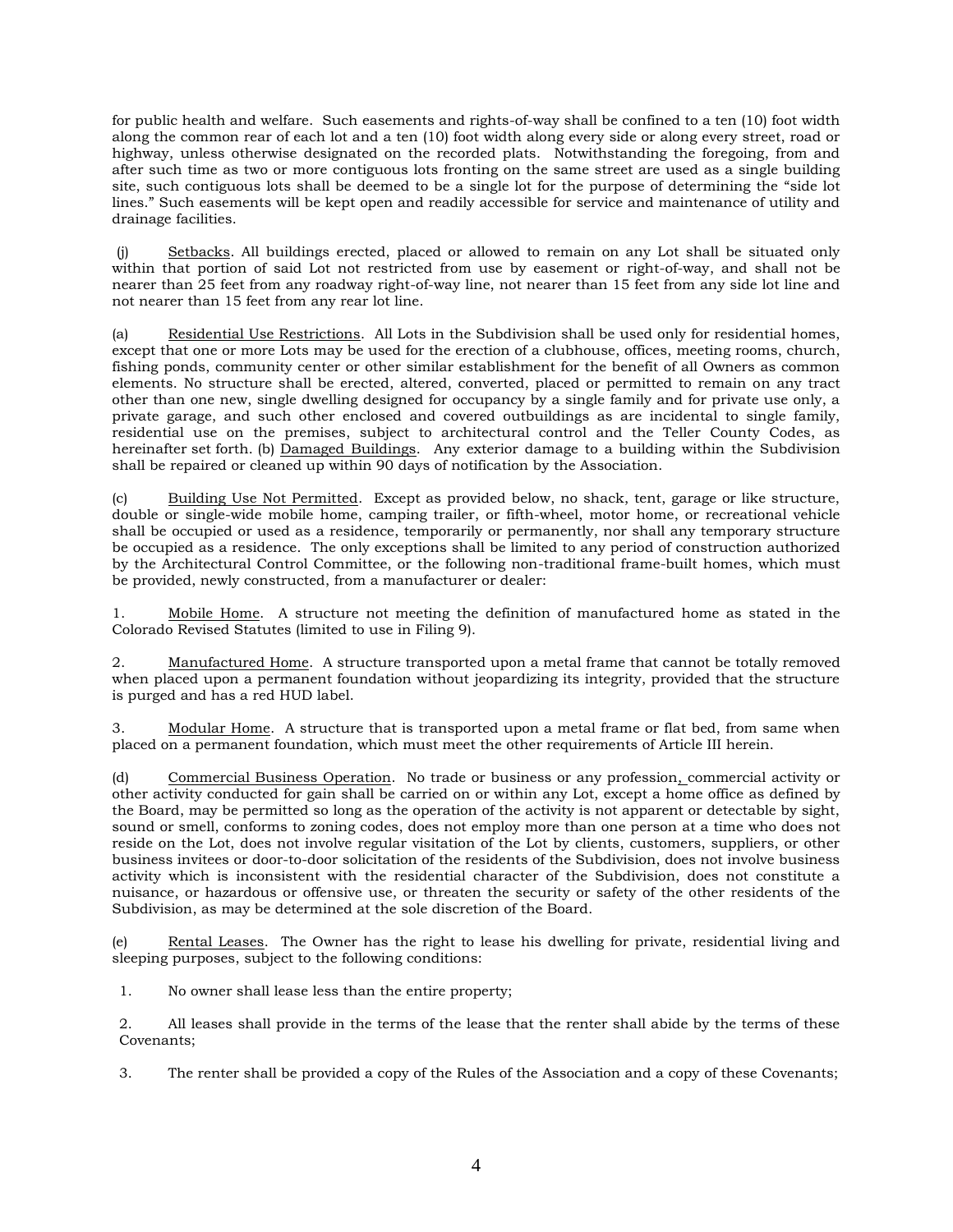4. Renters may join the Association as Associate Members, that is they may participate in activities, etc., but renters shall not have voting rights;

5. The Board may require the Owner to produce a copy of the signed lease, and may require the Owner to enforce the conditions of the lease against the renter; and

6. The Owner shall be responsible for the actions of his tenant.

(f) Animals and Livestock. No animals or livestock of any description, except two horses per Lot (no stallions), and the number of household pets permitted by Teller county Codes, shall be kept within the Subdivision. All household pets will be confined to the Owner's Lot, or will at all times be under the direct control of the Lot's occupant when in other areas. Pets and domestic animals shall not be used for any commercial purposes and shall not be kept in such numbers as to cause a nuisance to other owners in the Subdivision. No other animals or poultry of any kind shall be bred, raised, or kept. Any dog, cat, or other animal which barks, howls, or makes other noises so as to disturb neighbor(s) to a degree which is a persistent threat or annoyance shall be prohibited and the Owner may be approached by the Association for remedy and may be reported to the County for Code Enforcement. Repeated offenses will not be tolerated, and the Board may levy reasonable fines, after notices and opportunity to be heard, upon the Owners and the animal's Owner, or to take measures to mitigate or eliminate the problem, including removing the pet from the Subdivision. Owners shall control their pets, and shall be responsible for their pets' damage or behavior.

(g) Objectionable Activity. No noxious, offensive, or illegal trade or activities shall be permitted within the Subdivision, nor shall anything be done that shall be or become an unreasonable annoyance, hazard or nuisance to the neighborhood. This includes, but is not limited to:

1. No Lot shall be maintained in an unsightly condition. No noxious, hazardous or offense activity shall be carried on upon any Lot or home site, nor anything done thereon tending to cause embarrassment, discomfort, annoyance or nuisance. This shall include barking dogs. No annoying lights, sounds, or odors shall emanate from any Lot or home site**.** 

2. No building or operation shall be conducted within the Subdivision which shall give off, discharge or emit any obnoxious noises, fumes, odors, glare, vibrations or otherwise be offensive to or injure the public health.

3. No hunting, target practice, or discharge of firearms, to include bow and arrow, shall be permitted within the Subdivision, with the exception of use for protection of self or property. Violation of this prohibition shall be considered as an endangerment to life and public safety.

4. No open fires shall be permitted on any Lot within the Subdivision. Lots may be used for camping by the property owner for no longer than 14 days in a calendar year without prior approval, subject to the Board of Director's rules and regulations which are on file at the Association Office.

5. No signs, advertising or billboards shall be erected, placed, or permitted within the Subdivision without written permission of the Board. This does not apply to any reasonable sign in connection with the sale of property within the Subdivision, provided, however, that any such signs shall be free standing and under no circumstances be affixed to trees; sign size shall not exceed  $2' \times 2'$  in dimension; and such signs shall be neat, attractive and blend with natural surroundings.

6. Visible storage of abandoned or junk vehicles (or any sizeable part), unused appliances, bathroom fixtures, water heaters, and similar items shall not be permitted within the Subdivision, except in fully enclosed areas where they are not visible from any adjacent property or street. An abandoned or junk vehicle shall be defined as any unregistered or inoperable licensed auto, truck, motorcycle, motor home, or other similar vehicle, or any vehicle which is used for storage purposes, which is not garaged and has not been moved for 30 days or longer. No vehicles, recreational vehicles, boats, trailers, campers or vehicular equipment shall be habitually parked along (or less than 25 feet) from any public road. Semitrailers may only be parked or stored in the subdivision for no more than seven (7) days.

7. No materials shall be transported to, from or within the Subdivision in such a way as to create a nuisance or hazard. Permission must be obtained from the Board before dangerous or loose materials may be transported. Storage, use or disposal of hazardous or radioactive material within the Subdivision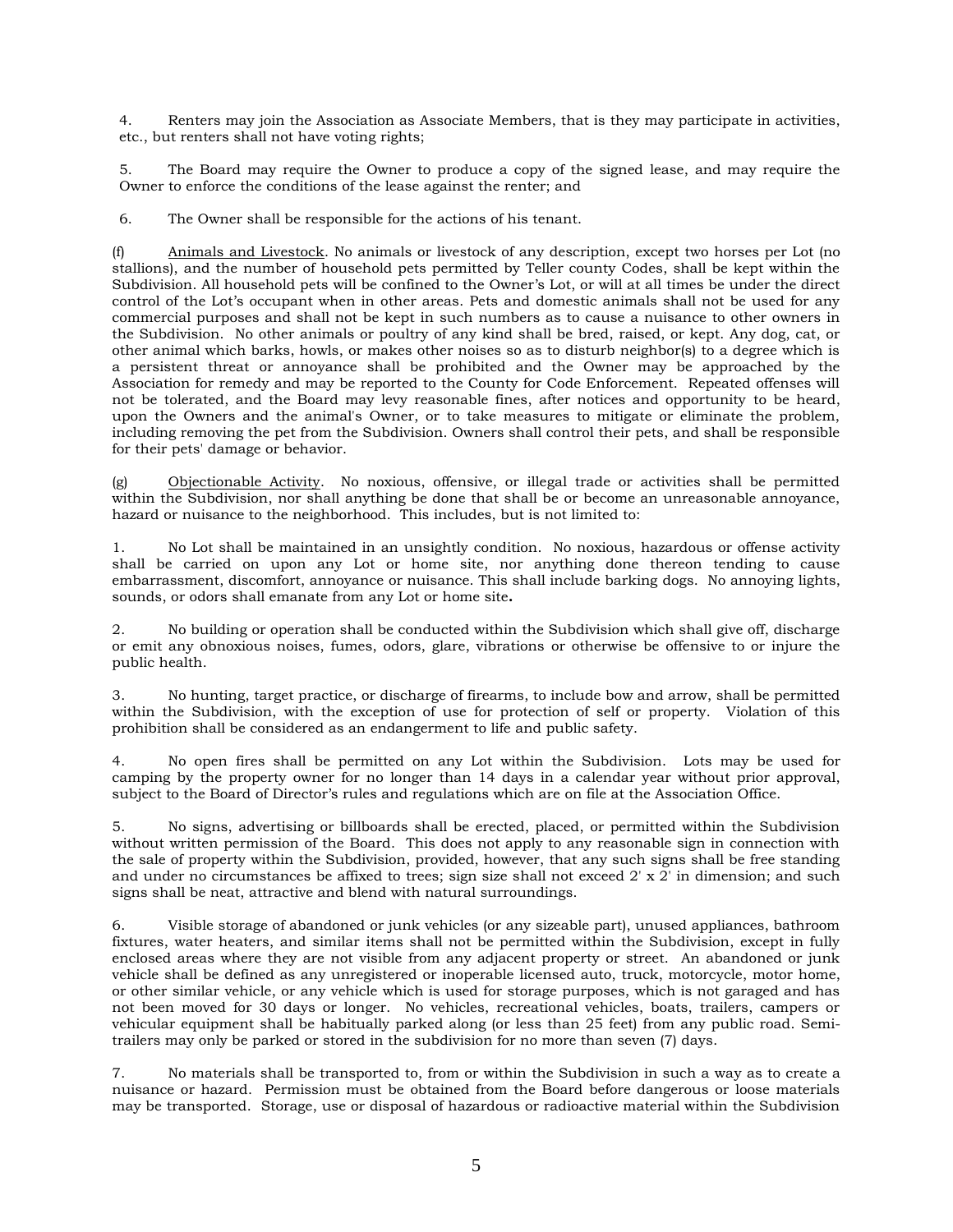is prohibited, unless specifically approved by the Board. Any continued or intensive use of pesticides or herbicides is deemed to be a use of hazardous materials.

All nuisances (including the eight above-described nuisances) may be removed by the Association, if not removed within ten (10) days of notification, and removal costs shall be jointly and severally charged to the Owner, lessee and occupant of said Lot.

## 2.3 CONSTRUCTION.

(a) Commencing and Finishing Construction Once construction of an Improvement is commenced on any Lot, it must be diligently continued and completed in accordance with properly approved plans and specifications within twelve (12) months of commencement, or such other time as the Architectural Control Committee may reasonably determine is required due to the nature of the project or other factors. Commencement of construction occurs with the first substantial construction activity (including earthwork), and in any event will be deemed to have occurred when any portion of the foundation is poured.

(b) Construction Standards and Procedure. The Architectural Control Committee shall develop, publish and periodically amend Design Standards governing approval of building plans and construction procedure in the Subdivision. Said Design Standards shall include the following:

1. Construction must commence within one year of the date of said committee's notice of approval of final plans and must comply with the Board's rules.

2. Said committee may grant permission for a temporary structure for storage of materials or other uses as may be desirable during construction.

3. Once construction has begun, the Owner or construction company shall provide a portable toilet for workers at the site until sanitary facilities have been connected within the building under construction.

4. Owner and/or construction company must provide a dumpster for disposal of construction debris, trash, refuse, etc., during the construction of the building, and will remove all construction debris via the dumpster once the project is completed.

5. The minimum required square footage for any new residence, exclusive of open porches, decks and garages, shall be no less than 1200 square feet of above grade heated living space. The Board of Directors shall be authorized to grant a variance of no greater than twenty percent (20%) of the required square footage in accordance with Section 3.6 herein.

6. Building exteriors shall be painted/stained, covered or sided in natural or earth tone colors of low reflectivity (*i.e.*, natural wood, browns, earth reds, tans, or dark greens) that blend with the surrounding area. White and/or galvanized reflective roofs shall not be permitted. Owner shall submit paint chip samples to the said committee prior to application of exterior finish.

7. Except as may be specifically approved by the Architectural Control Committee, all structures constructed or placed on any Lot shall be constructed with new material, and no used structures may be relocated or placed on any Lot. Exterior materials shall be materials that harmonize with the natural landscape and will withstand the climatic changes, and may include wood, stone, brick, aluminum siding and stucco. Galvanized metal siding is not allowed in the Subdivision.

8. The Architectural Control Committee must approve all fencing. Wood fences or masonry walls, if any, shall be compatible with the exterior materials used for the dwelling. No galvanized metal or barbed wire fencing shall be permitted, except chain link may be used for a dog run enclosure.

2.4 MAINTENANCE. In order to keep the Subdivision in attractive, quality environment, each Owner shall maintain the exterior of any Improvements, including buildings and grounds.

## ARTICLE III ENVIRONMENTAL CONTROL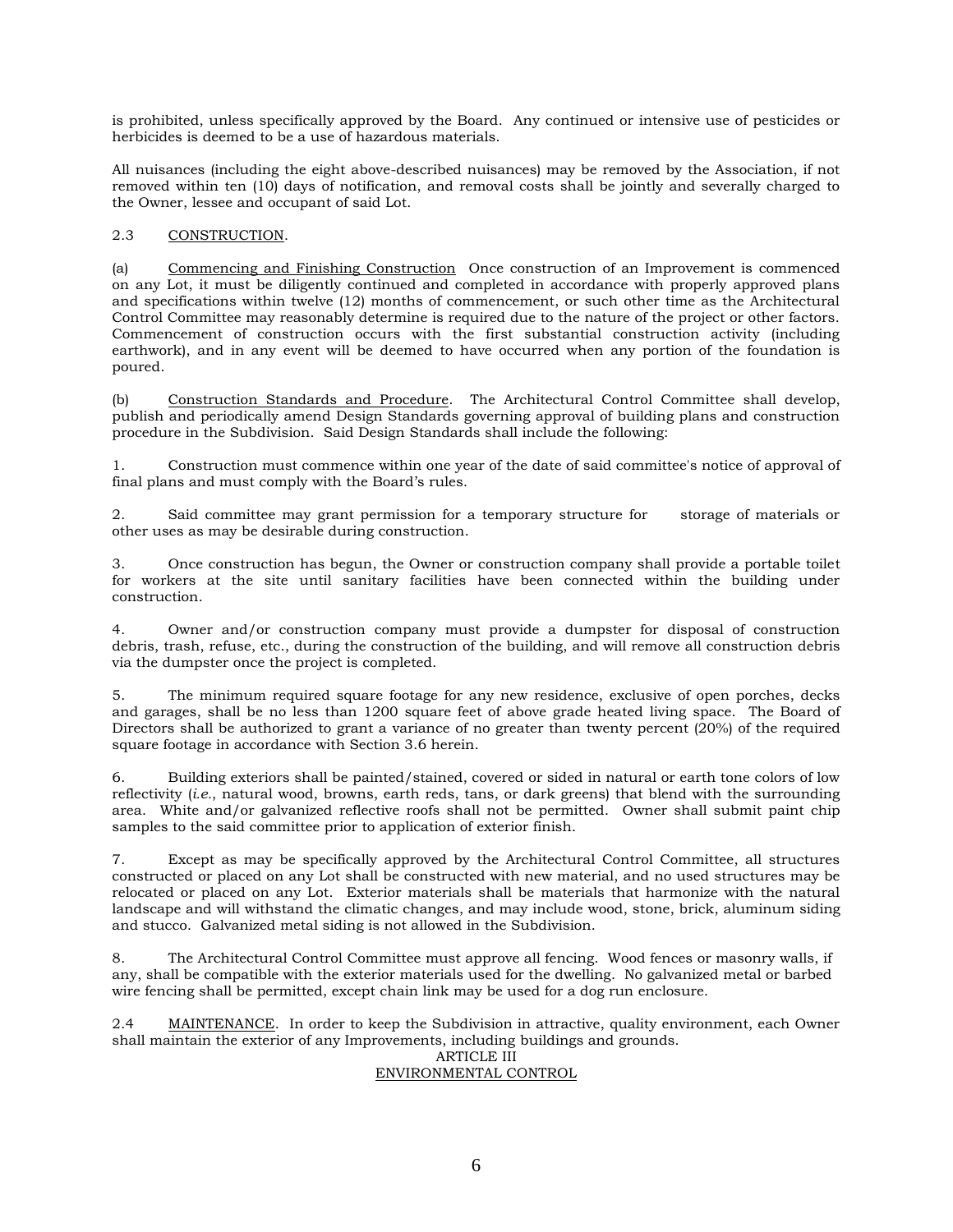The purpose of the Design Standards and the Architectural Control Committee's review of construction plans is not to develop a look-alike community, but to ensure that designs are compatible to the unique sites and the character of the Subdivision. The environmental control provisions contained in this Article attempt to achieve these goals.

3.1 BUILDING APPROVAL. No Improvement or structure shall be commenced, erected, placed, moved onto a Lot, permitted to remain on any Lot or altered in any way so as to materially change the previously existing exterior appearances of the Lot and its Improvements, except in accordance with plans, specifications and other information submitted to the Architectural Control Committee and approved by said committee no more than one year before start of the construction, alteration or installation.

3.2 ARCHITECTURAL CONTROL COMMITTEE MEMBERSHIP. The Board shall appoint a three to five member committee of Owners and/or Board members with a minimum of three signatures required for approval of any submitted architectural plans. Neither the members of said Architectural Control Committee nor a designated representative shall be entitled to compensation for services performed as a member of said committee. The Architectural Control Committee shall serve under the Board Rules and Regulations and any person aversely affected by said committee's decision may appeal to the Board pursuant to Rules and Regulations.

3.3 SUBMITTAL REQUIREMENTS. No structures or Improvements of any kind shall be erected, altered, placed or maintained within the Subdivision unless and until the final plans, elevations and specifications have received such written approval as is required by these Covenants. All Improvements must be constructed in accordance with the final plans previously approved. Any material changes or modifications to these plans must also be approved by the Architectural Control Committee. All plans must comply with the submittal standards and procedures contained in the applicable Design Guidelines, which shall include the following:

(a) Association and Water Company dues must be paid in full prior to filing plans;

(b) Two copies of plans or specifications must be submitted to the Architectural Control Committee at the office of the Association by hand delivery or certified mail;

(c) The applicant shall submit to said committee two complete sets of the final plans and specifications. All such final plans shall include plot plans showing the location on the Lot of all Improvements proposed to be constructed or placed on the Lot, and shall further include elevations and square footage, together with proposed color schemes and type of roof and exteriors thereof, indicating the materials for same; and

(d) The building plans must be approved by the Teller County Building Department and by the Architectural Control Committee.

## 3.4 APPROVAL STANDARDS.

(a) General. In granting or withholding approval, the Committee shall consider among other things: the adequacy of the materials for their intended use, the harmonization of the external appearance with the surroundings, the proper relation to the structure or covering to the approved building area on the Lot, the environment and the surrounding uses, the minimization of disturbance to slopes and natural vegetation, and the degree, if any, to which the proposed structure or covering will cause intrusions of sound, light or other effect on neighboring sites beyond those reasonably to be expected in a quality area from considerate neighbors. The Design Guidelines for each area of the Subdivision may contain additional approval standards applicable to the areas involved. Said committee shall have the right to disapprove any plans, specifications or details submitted to it if it determines the proposed Improvement is not consistent with the above standards; if the plans and specifications submitted are incomplete; or if said committee deems the plans, specifications or details, or any part thereof, to be contrary to the interest, welfare or rights of all or any part of the Subdivision, or the Owners thereof.

(b) Miscellaneous Structures. The Architectural Control Committee shall have the authority to establish regulations as to the materials, height and size requirements for all other types of outbuildings and structures, including fences, walls, copings, etc.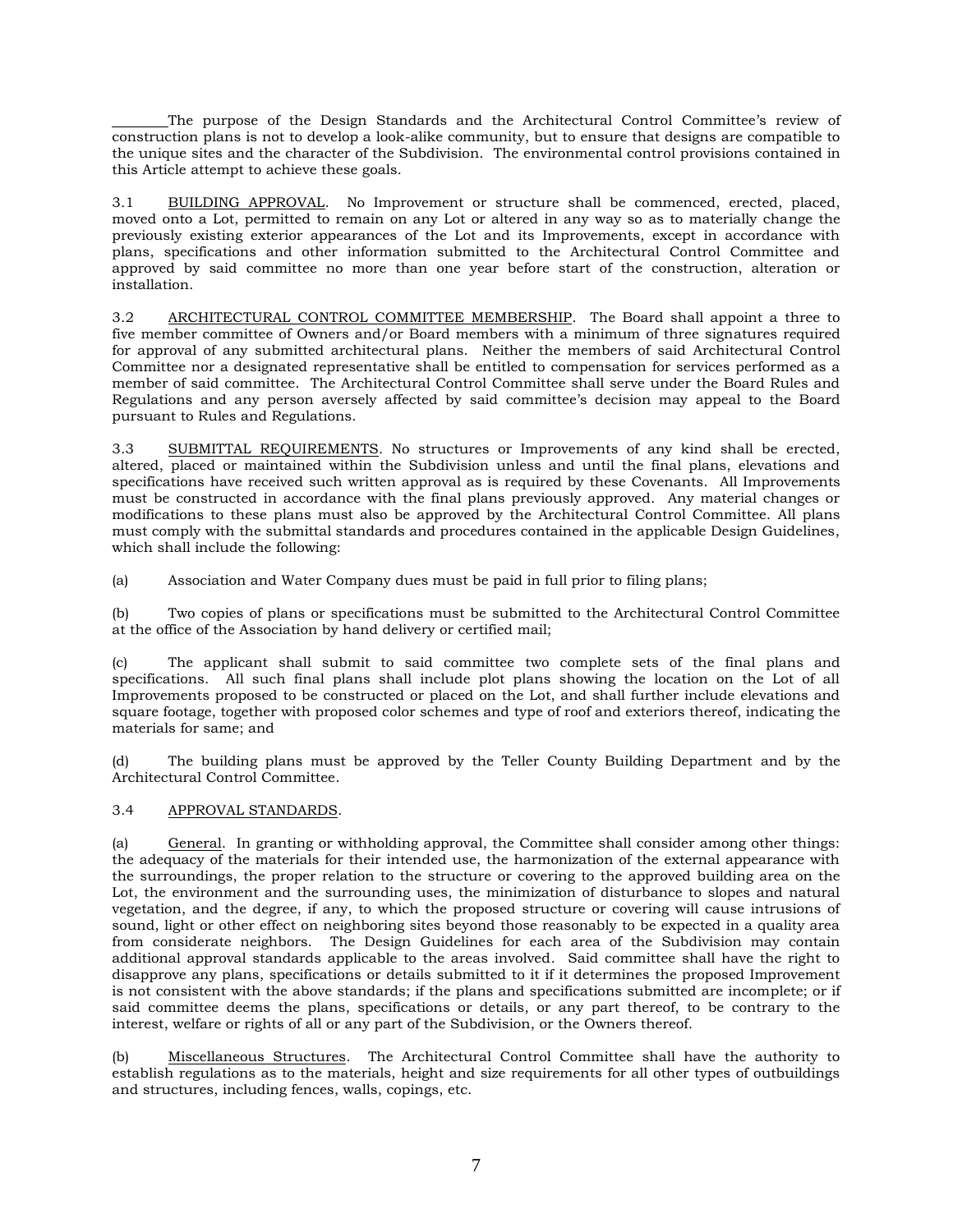3.5 APPROVAL PROCESS. The Architectural Control Committee shall approve or disapprove plans, specifications and details within thirty (30) days from the receipt of the two complete set of final plans and specifications. One set of these plans and specifications and details with the approval or disapproval endorsed thereon shall be returned to the person submitting them and the other copy thereof shall be retained by the said committee. In the event that said committee shall fail to approve or disapprove the plans, specifications and other information within the applicable time after actual receipt thereof by said committee, then such approval shall be considered granted, provided, however, that notwithstanding the approval of the plans, no structure, building, or other improvement shall be installed, erected, painted, textured, altered, or, modified that violates any of the restrictions contained in the recorded Covenants.

3.6 VARIANCES. Except as specifically limited in Section 2.3 herein, the Board of Directors shall have the authority to grant for a Lot or building site a variance from the terms of one or more of the sections of these Covenants, subject to terms and conditions which may be fixed by the Board and will not be contrary to the interests of the Owners and residents of the area involved, where, owing to exceptional and extraordinary circumstances, literal enforcement sections will result in unnecessary hardship. The following provisions apply to an application for a variance:

(a) Time to Act. The Board of Directors shall, within thirty (30) days after the request for the variance is delivered, determine whether to grant or deny the variance. If the Board fails to act on the request for a variance within this thirty (30) day period, the variance will be deemed denied.

(b) Effect of Variance. A variance granted hereunder shall run with the Lot or building site for which it is granted.

(c) Denial. If a variance is denied, another application for a similar variance for the same lot or building site may not be made for a period of one year after submittal of the original request. Except if the board fails to act upon the request within 30 days.

3.7 INSPECTION OF CONSTRUCTION. The Architectural Control Committee reserves the right to inspect the progress of building construction of said buildings. If deviations from the approved plans are noted during the inspection, said committee may require submission of amended plans for approval or may require the Owner to correct the unapproved changes to conform to the approved plans.

3.8 LIABILITY OF THE COMMITTEE. Neither the Association, the Architectural Control Committee, or any architect, engineer, or agent thereof, shall be responsible in any way for any defects in any plans or specifications submitted, revised or approved in accordance with the foregoing provisions, or for any structural or other defects in any work done according to such plans and specifications, nor shall any member thereof be liable to the Association or to any owner for any damages, loss, or prejudice suffered or claimed on account of:

(a) The approval or disapproval of any plans, drawings, and specifications, whether or not defective;

(b) The construction or performance of improvements, whether or not pursuant to approved plans, drawings, and specifications; or

(c) The development or manner of development of any property within the Subdivision.

Without in any way limiting the generality of the foregoing, the Architectural Control Committee, the Board, or any member thereof, may, but is not required to, consult with or hear any Owner with respect to any plans, drawings, or specifications, or any other proposal submitted to it.

#### ARTICLE IV CRIPPLE CREEK MOUNTAIN ESTATES PROPERTY OWNERS' ASSOCIATION, INC.

The Cripple Creek Mountain Estates Property Owners' Association, Inc. is a Colorado nonprofit corporation which is organized for the benefit of the residents and Owners of property within the Subdivision to promote community welfare, strengthen and enhance property values and operate and be responsible for certain of the common areas.

4.1 MEMBERSHIP IN THE ASSOCIATION. Every person acquiring legal or equitable title to any Lot shall automatically be a Member of the Association, subject to the requirements imposed by these Covenants and the Articles, Bylaws, rules and regulations of the Association. The provisions of this section 4.1 will not apply to any persons who hold an interest in any Lot solely as security for the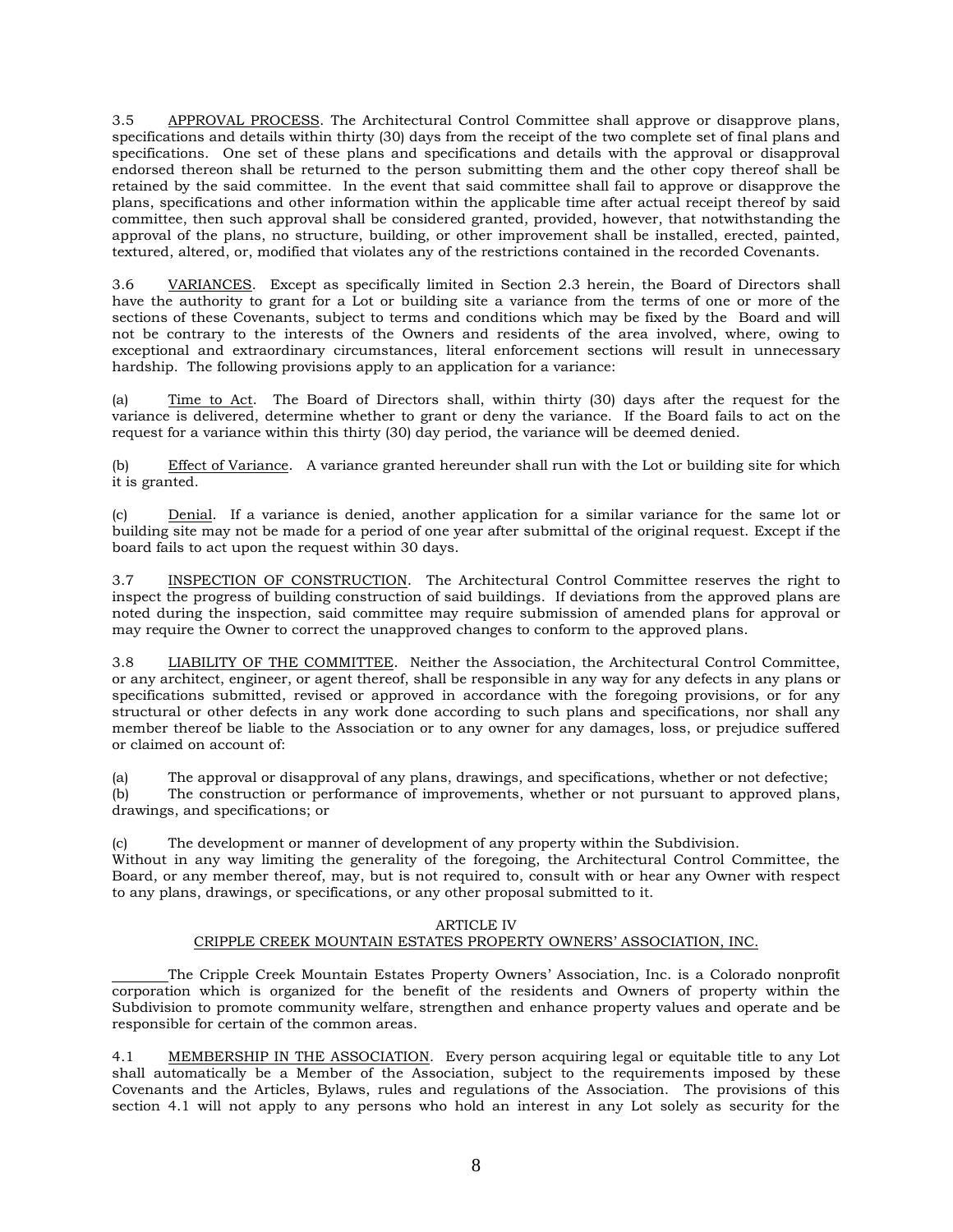performance of an obligation to pay money, such as mortgages, deeds of trust or real estate purchase contracts. However, if any such person should, through foreclosure or otherwise, become the equitable or real Owner of the Lot, he will then be subject to all provisions of these Covenants.

4.2 VOTING RIGHTS. Members will have one vote per Lot provided, however, that said owner(s)' membership is in good standing in accordance with Section 4.5 below.

4.3 POWERS AND DUTIES. The Association will have the powers and duties set forth in its Articles, By-laws, Rules and Regulations, including the power to assess its Members, and the duty to own, operate and maintain open space, drainage facilities, recreational facilities and provide such other community services as it determines advisable, together with all other powers necessary or convenient for the efficient performance of these functions.

## 4.4 ASSESSMENTS.

(a) Owners, by acceptance of any deed for property within the Subdivision, whether or not it shall be so expressed therein, or by acceptance of any other conveyance thereof (except a conveyance in connection with the establishment of a mortgage) shall be deemed to covenant and agree to pay to the Association: (1) annual assessments; (2) special assessments for capital improvements or maintenance unforeseen thereof as outlined in the Bylaws of the Association. The annual assessments shall be levied on an annual basis as outlined in said Bylaws, and a special assessment may be levied from time to time when and as determined by the Board of Directors of the Association in accordance with Articles VIII and XII of said by-laws.

(b) All the assessments described above, together with such interest thereon and costs of collection thereof as hereinafter provided, shall be a charge on the land and shall be a continuing lien upon the property against which each such assessment is made, subject to foreclosure in accordance with applicable law, but any such lien shall be subordinate to any valid mortgages or deeds of trust affecting such property. Each assessment, together with such interest thereon and costs of collection thereof shall also be the personal obligation of the person or persons who are the Owner(s) of such property at the time when the assessment falls due, and in the event that there is more than one Owner thereof, such obligations shall be joint and several.

(c) If an assessment is not paid on the date when due, then such assessment shall become delinquent and shall become a continuing lien on the property of the then Owner, his heirs, devisees, personal representatives, successors and assign. The Association is hereby authorized to record a notice of lien in the real property records for Teller County, Colorado, against any lot for which dues remain delinquent. In addition to the lien rights, it shall be the personal obligation of the Owner to pay such assessment and such personal obligation shall continue against the Owner even though the Owner's interest in the property shall be transferred.

(d) If the assessment is not paid within thirty (30) days after the due date, the assessment shall bear interest from the due date, at the rate of eighteen percent (18%) per annum, and the Association may bring legal action against the Owner personally obligated to pay the same, or foreclose the lien against the property and there shall be added to the amount of such assessment all costs incurred by the Association in foreclosing the lien or in collecting the amount owing, including any reasonable attorneys' fees.

(e) The lien for unpaid Association assessments shall be junior and subordinate to any properly re corded First Lien on any portion of the Subdivision. However, all assessments coming due after any holder of a First Lien acquired actual or equitable ownership of the Lot involved will constitute an obligation of the Owner of the Lot involved, and will constitute a lien on the Lot superior to such First Lien. The lien for Association assessments shall be superior to any homestead exemption as may now or hereafter be provided by Colorado and federal law, and the acceptance of a deed to any Lot shall constitute a waive of the homestead exemption for these purposes. No sale or transfer will relieve any Lot or its Owner from liability for any assessments or liens except that foreclosure of a First Lien will extinguish all liens on the Lots involved on account of assessments coming due prior to the transfer of legal or equitable ownership pursuant to such foreclosure.

4.5 SUSPENSION OF VOTING RIGHTS. The Association shall have the right to suspend voting rights (if any) and the right to the use of the recreational facilities of any Member if any charge owed remains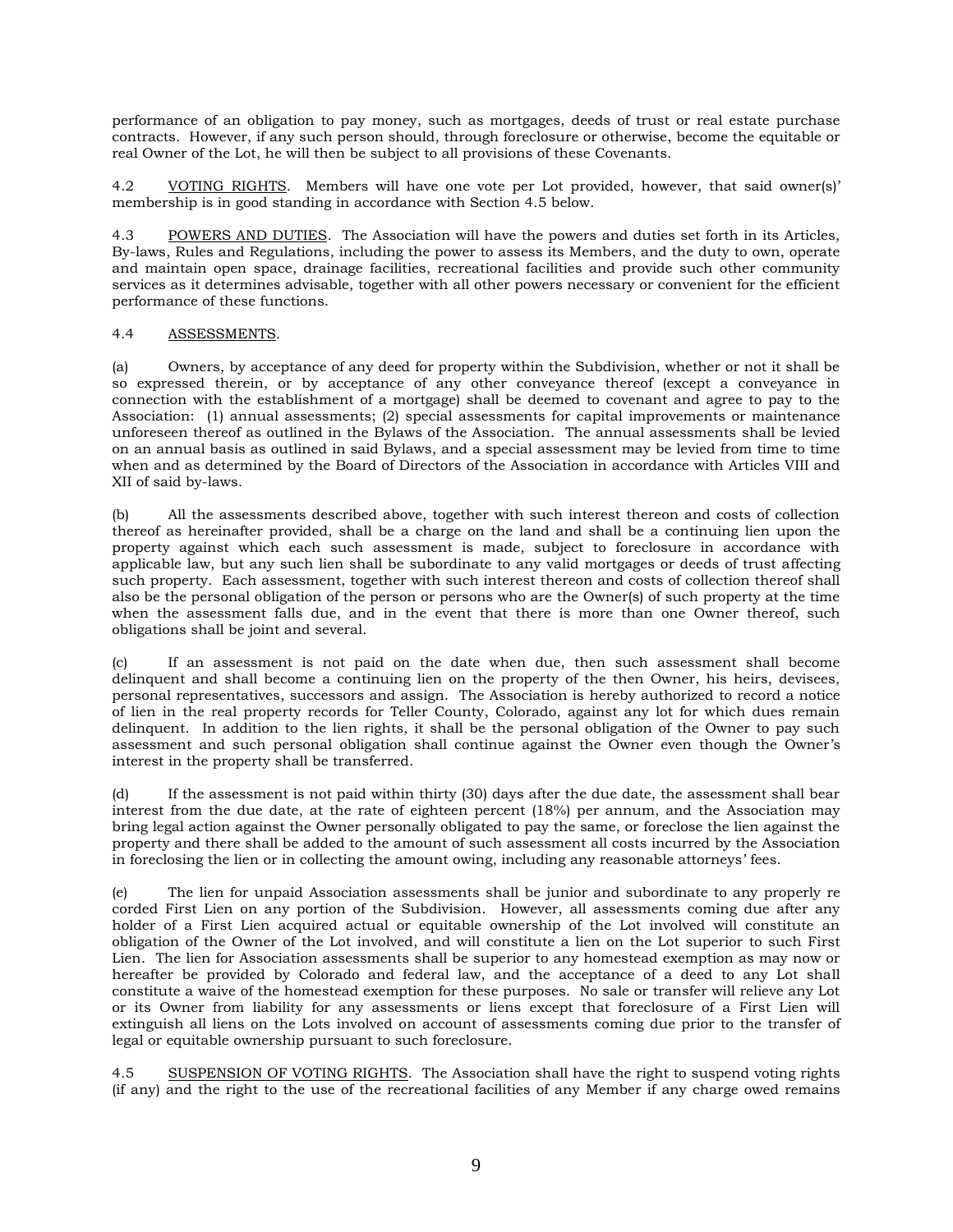unpaid; or for any continuing violation of these Covenants, after the existence of the violation has been brought to the attention of the Member in writing by the Association.

4.6 NOTICE OF MORTGAGEE OF DEFAULT. Upon written request, the holder of a First Lien shall be entitled to written notification from the Association of any default in the performance by the Owner of any obligation under these Covenants and/or the Bylaws of the Association which is not cured within 60 days.

4.7. RULES AND REGULATIONS. The Board may adopt Rules and Regulations to implement, define, and set forth the architectural and other provisions of these Covenants. All Owners, residents and users of the Subdivision shall comply with the Rules and Regulations. The Board's decisions under the Covenants and Rules and Regulations shall be final, conclusive, binding, and non-appeal able, unless made in bad faith and wanton and willful.

# ARTICLE V

## ENFORCEMENT

The Owners of record of Lots within the Subdivision and the Association are hereby designated as the only legal entities to enforce the above duly recorded Covenants of the Association. The restrictions and protective covenants set forth herein are accepted by every Owner, grantee, purchaser, renter and user of Lots within the Subdivision, and they agree to conform to and observe these covenants, and each Owner is responsible for the actions of their tenants or occupants of any Lot

## 5.1 RIGHT TO CURE.

(a) Notice and Cure Rights. If there is any violation of the provisions of these Covenants which is not cured within 30 days after either aggrieved Owner of record or the Association has given notice of the violation to the Owner of the Lot or Lots involved, either the Association or the aggrieved Owner shall thereafter have the right, but not the obligation, to undertake whatever actions are reasonably necessary to remedy such violation and shall have the right to enter any portion of the Subdivision for purposes of doing so. The party performing such action shall not be liable for any losses, costs or damages to any tenant or Owner of any Lot on account of its performance of such action except for any such loss, cost or damage caused by the party's gross negligence or willful misconduct.

(b) Repayment. If the aggrieved Owner or the Association performs any work to cure a violation under section 5.1(a), the Association will submit to the Owner of the Lot or Lots upon which or for whose benefit such work was performed a written statement of the reasonable costs incurred by aggrieved Owner or the Association in performing the work and each Lot's share of these costs (if more than one Lot is involved). These costs shall be a personal obligation of the Owner involved and will be paid to the Association within 20 days after receipt of such notice. If the work was performed by the aggrieved Owner, the Association may reimburse the aggrieved Owner for its costs expended out of any funds recovered from the involved Owner. If any such costs or assessments have not been paid after expiration of this 20-day period, the Association may thereafter record a lien against the Lot or Lots involved in the amount of all such costs or assessments, together with all related costs incurred by the Association in collecting such costs and assessments (including reasonable attorneys' fees), in accordance with Section 4.4 herein.

(c) Fines. In addition to subsections (a) and (b) above, if there is any violation of the provisions of these Covenants which is not cured within 30 days after the Association has given notice of the violation to the Owner of the Lot or Lots involved, the Association shall thereafter have the right, but not the obligation, to impose reasonable fines upon any person or persons determined by the Board, in its reasonable discretion, who have violated the recorded Covenants, the By-laws, or the Rules and Regulations of the Association; such fines may be levied and collected, pursuant to the Colorado Common Interest Ownership Act and other law and statute, after the alleged violator is given notice and an opportunity to be heard before the Board. The Association shall adopt a fine schedule and publish said schedule to Owners subject to these Covenants. Fines will be assessed starting at \$50.00, and may be included as part of an assessment lien pursuant to Section 4.4 herein.

5.2 NOTICES. Notices, approval, consents, applications and other action provided for or contemplated by these Covenants shall be in writing and shall be signed on behalf of the party who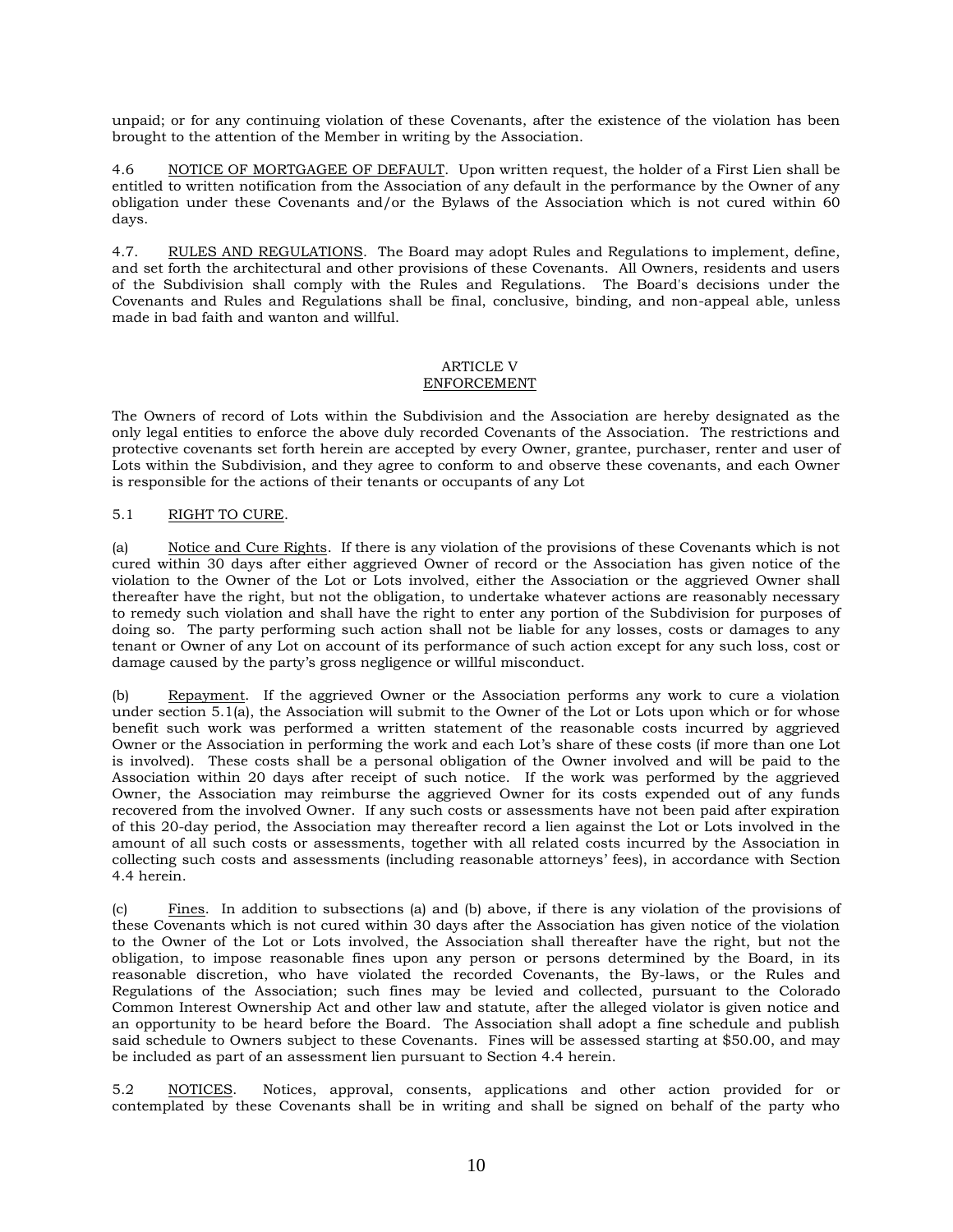originates the notice, approval, consent, applications or other action. Any such writing, including, but not limited to, any communication from the Architectural Control Committee or the Association to an Owner, shall be sufficiently served if delivered by mail or otherwise; (a) to the dwelling situate on the Lot owned by that Owner, if such dwelling is regularly occupied by its Owner; or (b) if there is no such dwelling, then to the address furnished by the Owner to the Board, and if the Owner has not furnished an address, then to the most recent address of which the Association has a record. Notices to the Association will be deemed delivered upon actual receipt by the party involved.

5.3 REMEDIES. As violations of these Covenants will not be adequately compensated for by remedies at law, the Association or any Owner or tenant of a Lot shall have the right to obtain from any court of competent jurisdiction injunctive relief against any Owner or tenant of any portion of the Subdivision, or any of their agents, contractors or assigns, enjoining any activity which is in violation of these Covenants. If any such action is brought by the Association, it shall not be required to post any bond as a condition to the granting of any such injunctive relief (including a preliminary injunction or temporary restraining order), nor shall the Association's right to such injunctive relief be affected by any arbitration provisions in any contract executed by such Owner, tenant or their agents. All rights and remedies set forth hereinabove shall be in addition to, and not in lieu of, any other rights and remedies which any party may have in the event of a violation of these Covenants, all such rights and remedies shall be cumulative, and the exercise of any one or more of such rights and remedies shall not be deemed an election precluding the exercise of any of the others. If the Association prevails in any dispute or litigation involving enforcement of these Covenants, all reasonable costs incurred by them (including expert witness fees and attorneys' fees) shall be awarded as additional damages, and they shall also be entitled to recover all such additional costs incurred in enforcing or collecting any judgment rendered. If such costs are not paid within 30 days after they become due, they shall become an additional assessment against the Lot or Lots involved, shall be immediately due and payable and may be collected as provided by section 4.4 of these Covenants.

5.4 ASSOCIATION RESOLVES QUESTIONS. If any doubt or questions shall arise concerning the true intent or meaning of any of these Covenants, the Association shall determine the proper construction of the provision in question and shall set forth in written instrument duly acknowledged by the Association and filed for record with the Clerk and Recorder of Teller County, Colorado, the meaning, effect and application of the provision. This definition will thereafter be binding on all parties so long as it is not arbitrary or capricious.

5.5 COVENANTS RUN WITH THE LAND. These Covenants shall run with the land and shall inure to and be binding on each Lot and upon each person or entity hereafter acquiring ownership or any right, title or interest in any Lot or any portion of the Subdivision.

5.6 COVENANTS ARE CUMULATIVE. Each of these Covenants is cumulative and independent and is to be construed without reference to any other provisions dealing with the same subject matter or imposing similar or dissimilar restrictions. A provision shall be fully enforceable although it may prohibit an act or omission sanctioned or permitted by another provision.

5.7 WAIVERS. Except as these Covenants may be amended or terminated in the manner hereinafter set forth, they may not be waived, modified or terminated, and a failure to enforce shall not constitute a waiver or impair the effectiveness or enforceability of these Covenants. Every person bound by these Covenants is deemed to recognize and agree that it is not the intent of these Covenants to require constant, harsh or literal enforcement of them as requisite of their continuing vitality and that leniency or neglect in their enforcement shall not in any way invalidate these Covenants or any part of them, nor operate as an impediment to their subsequent enforcement and each such person agrees not to plead as a defense in any civil action to enforce these Covenants that these Covenants have been waived or impaired or otherwise invalidated by a previous failure or neglect to enforce them.

#### ARTICLE VI GENERAL PROVISIONS

6.1 DURATION. Unless sooner terminated, the restrictions and other provisions set forth in these Covenants shall remain in force until the year 2022 and shall be automatically renewed for successive periods of ten years unless before the year 2022 or before the end of any ten-year extension, there is filed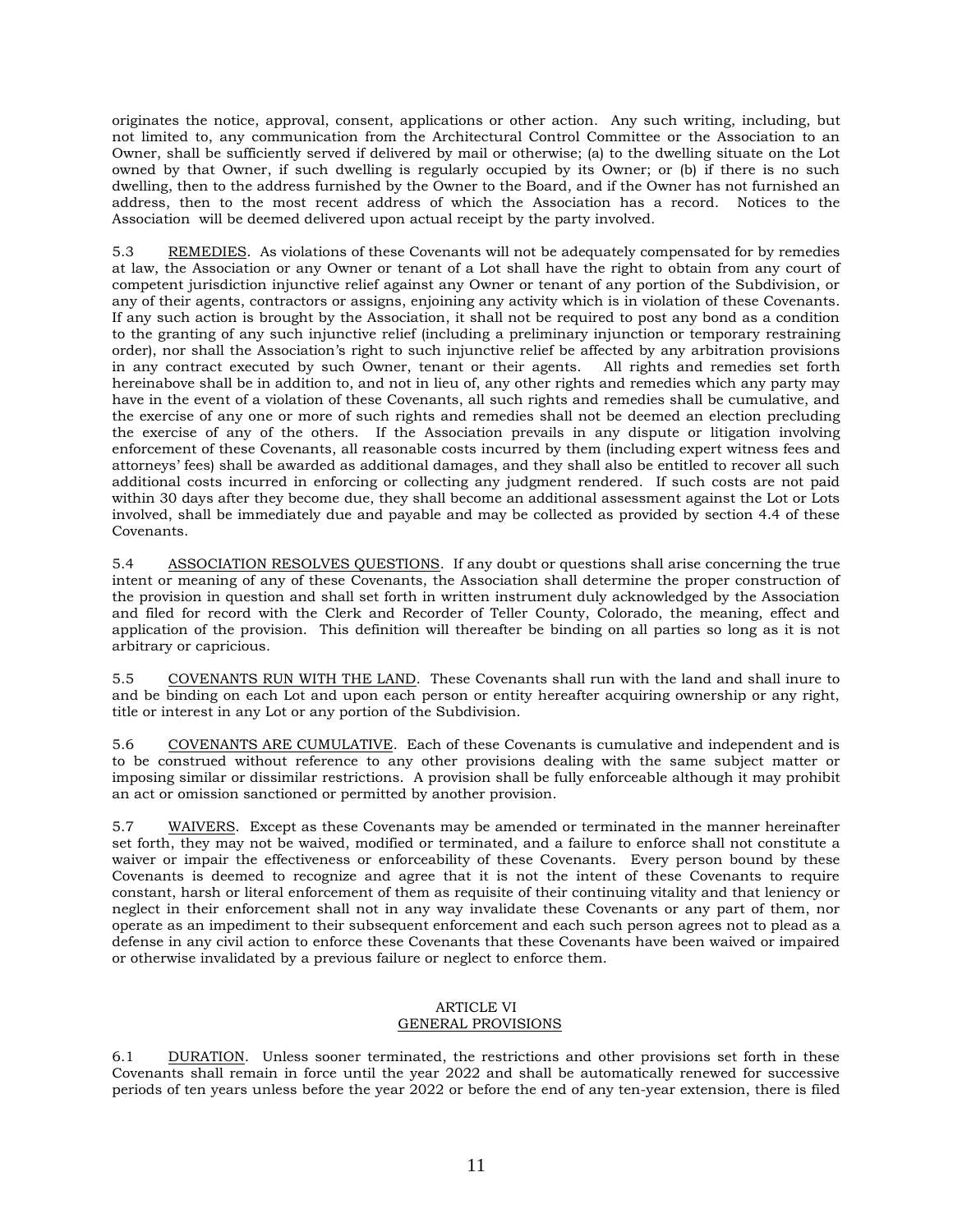for record with the Clerk and Recorder of Teller County, Colorado an instrument stating that extension is not desired, signed and acknowledged by the Owners of a majority of the Lots within the Subdivision.

6.2 AMENDMENT AND EXTENSIONS. From time to time any one section of these Covenants may be amended or a new section may be added to these Covenants by an instrument signed and acknowledged by the holders of at least fifty-one percent (51%) of the votes of Members of the Association (as defined in Section 4.2 above), and filed for record with the Clerk and Recorder of Teller County, Colorado. Any owner who desires to call an election for the purpose of amending or suspending all or any part of these Covenants, in accordance with the foregoing provisions, shall request such election by written notice to the Association and all record owners of lots or tracts within the Subdivision at least four months before the election is to be held.

6.3 EARLY TERMINATION . All sections of these Covenants may be terminated at any time by an instrument signed and acknowledged by the holders of at least three-fourths of the votes of Members of the Association. Any such termination will be filed for record with the Clerk and Recorder of Teller County, Colorado.

6.4 EFFECT OF AMENDMENTS OF FIRST LIENS . No amendment of these Covenants will in any way affect the priority of any First Lien except upon the express written consent of the holder of the First Lien; however, upon the holder of a First Lien acquiring actual or equitable ownership of the Lot involved, that Lot will be fully subject to any such amendment.

6.5 LIABILITY AND INDEMNITY OF EMPLOYEES. No member of the Committee, nor any officer or director of the Association, or any of their employees or agents, shall be personally liable to the Association, its Members of any other person, for any act or omission taken pursuant to the covenants, unless said act or omission is the result of bad faith, fraud or willful misconduct, or cannot be excluded by virtue of the Colorado Revised Non-Profit Corporation Act.

6.7 INDEMNITY. Each Officer, Director, Committee Member, and Volunteer of the Association, now or hereinafter serving in any such capacity, shall be indemnified by the Association against any and all claims and liabilities to which he or she has or shall become subject by reason of serving or having served in any capacity or by reason of any action alleged to have been taken, omitted or neglected by him or her in any such capacity, to the fullest extent allowable by law and statute, including without limitation, Colorado Revised Nonprofit Corporation Act and C.R.S. § 7-22-101.5. The right of indemnification herein provided shall not be exclusive of any rights to which any Director, Officer, Committee Member and Volunteer of the Association, may be otherwise entitled by law or statute, provided however, this indemnification shall not reduce or impair any insurance coverage.

6.8 SEVERABILITY. If any of these Covenants shall be held invalid or become unenforceable, the other Covenants shall not be affected or impaired but shall remain in full force and effect.

6.9 CAPTIONS. The captions used herein are used for convenience only and are not intended to be a part of this Amendment or in any way to define, limit, or describe the scope and intent of the particular article or section to which they refer.

IN WITNESS WHEREOF, the Association has caused its corporate name to be hereunto subscribed by its President and Board of Directors.

Dated this \_\_\_\_\_\_\_\_\_\_ day of \_\_\_\_\_\_\_\_\_\_\_\_\_\_\_, 2002.